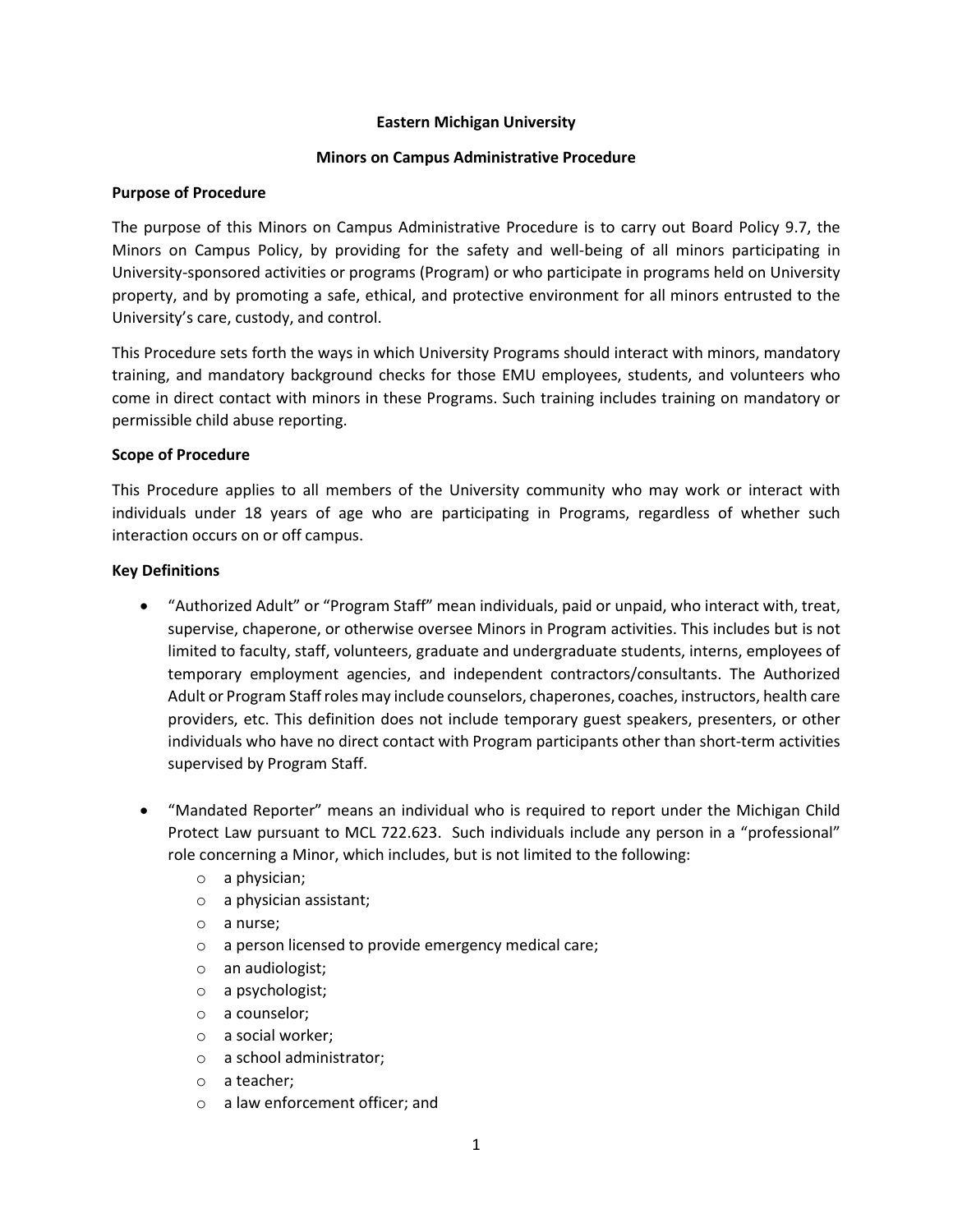- o a child care provider.
- "Minor" means a person under 18 years of age who is not enrolled or accepted for enrollment in a degree program at the University. Students who are "dually enrolled" in University programs while also enrolled in elementary, middle, or high school, including those students who participate in the Early College Alliance, do not fall within the definition of "Minor" for purposes of this Procedure unless such enrollment includes a residential component in University housing.
- "One-on-One Interaction" means personal, unsupervised interaction between any Authorized Adult or Program Staff and a participant without at least one other Authorized Adult or Program Staff, participant, parent or legal guardian being present.
- "Participant" means a Minor who may participate in a Program.
- "Program" means both University-Sponsored Programs and Non-University Sponsored Programs Using University Facilities. Programs may include, but are not limited to, workshops, services, camps, conferences, campus visits, or similar activities on or off campus.
	- o "University-Sponsored Programs" means programs or activities in which Minors participate and during which the parents, legal guardians or Minor's school are not responsible for the care, custody or control of their Minor that are either (a) directly managed by University faculty or staff on behalf of the University or (b) directly managed by student organizations registered with the University that take place on campus. All University- Sponsored Programs must be registered with the University. This term does not include off-campus programs or activities in which one may engage with Minors that are unrelated to one's status as a member of the University's faculty, staff, or student body.
	- o "Non-University Sponsored Programs Using University Facilities" means programs or activities in which Minors participate that are not University-Sponsored Programs but that use University Facilities. This does not include private, personal events (e.g., birthday parties, weddings), or events open to the general public, for which the user has a separate, signed agreement with the University to use University Facilities.
- "Program Administrator" means the person(s) who has primary and direct operational responsibility for managing a Program.
- "Public Space" means areas on campus that are open to the public and which anyone may enter or use without the University's control, knowledge, or consent.
- "University Facilities" means facilities owned by or under the control of the University, including housing owned by or under the control of the University.

# **Parent and Minor Participant Requirements**

Minors and their parents or legal guardians must complete and submit all forms a Program requires before participating in the Program. These forms may include but are not limited to a participation agreement,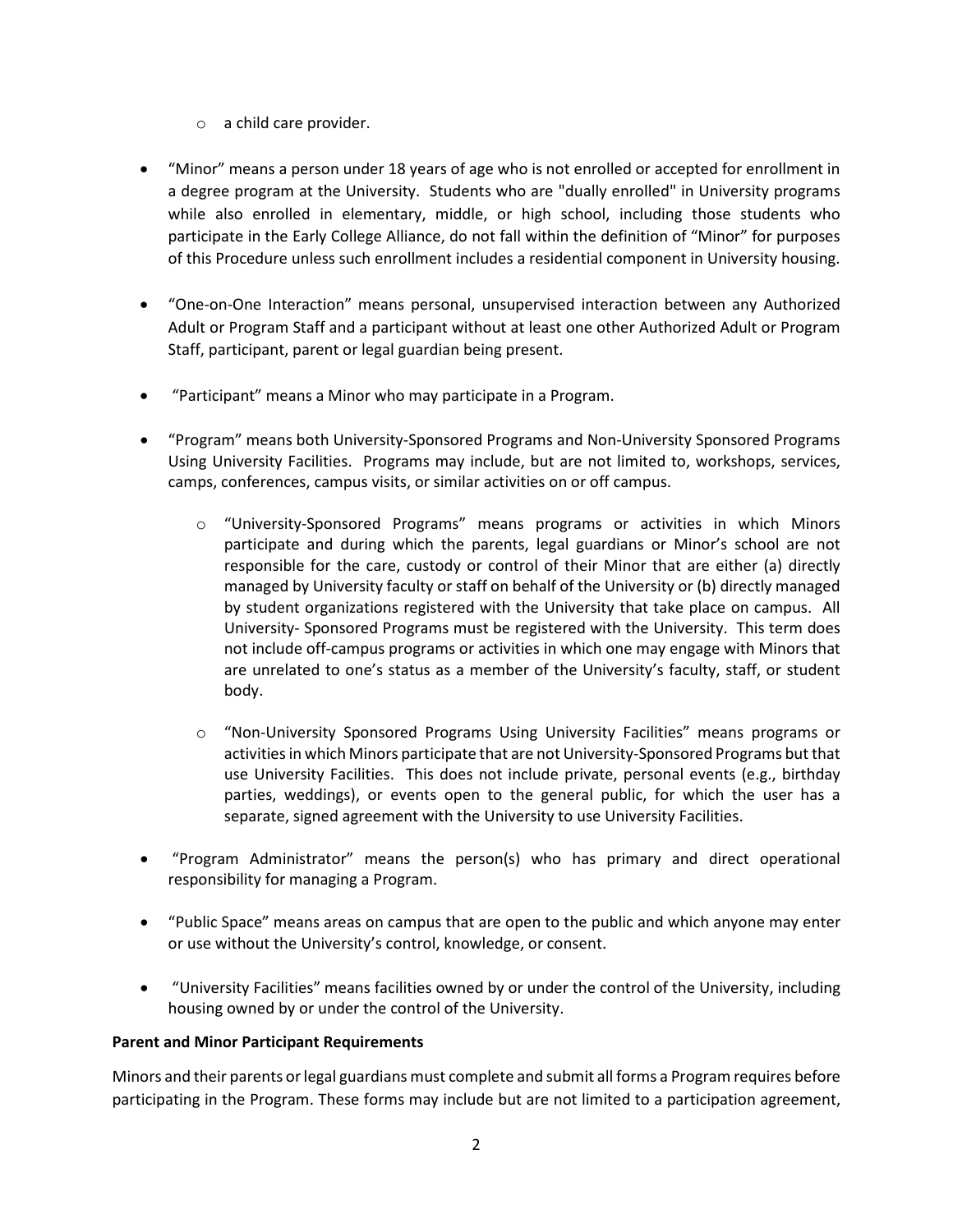health form, emergency contact form, consent and liability release, photo and recording release, and participant code of conduct.

Programs should develop and inform Participants and their parent(s) or legal guardian(s) as to the rules and disciplinary measures applicable to the Program. The following must be included in each Program's specific rules:

- Participants should not leave University-owned and/or controlled property unattended during the Program.
- Programs may not inappropriately use cameras, video recorders, or any type of recording device. No use of any type of recording device will be allowed in showers, locker rooms, rest rooms, residence halls, or other areas where participants may reasonably expect privacy.

### **Program Requirements**

*Registration of University-Sponsored Programs*. The University's Engage @ EMU Office will maintain a registry of University-Sponsored Programs. All University-Sponsored Programs must register within sufficient time to meet the requirements of this Procedure, but no later than 60 days before the Program start date. University-Sponsored Programs must update their registration annually. University-Sponsored Programs can register through Engage @ EMU's Registration form.

*Compliance of Non-University-Sponsored Programs Using University Facilities*. Any contract with a Non-University-Sponsored Program Using University Facilities to operate on campus must require the sponsoring entity to comply with this Procedure and demonstrate that it has conducted the required screening and training prior to commencing services.

*Planning and evaluation requirements*. Program Administrators are required to address the following topics in the planning and evaluation of Programs:

- Selection and screening of Authorized Adult or Program Staff, including criminal background checks;
- Training for Authorized Adult or Program Staff;
- Supervision ratio;
- Safety and security planning;
- Participation forms;
- Transportation;
- Housing;
- Minors with disabilities;
- Program evaluation by faculty/staff, participants, and parents;
- Risk management plan to minimize risk of harm, injury, or loss;
- Response protocols when there is an injury or illness;
- Response protocols when an Authorized Adult or Program Staff is accused of misconduct;
- Response protocols when a participant is accused of misconduct;
- Program orientation or information for Minors and parents;
- Insurance requirements;
- Record retention policies.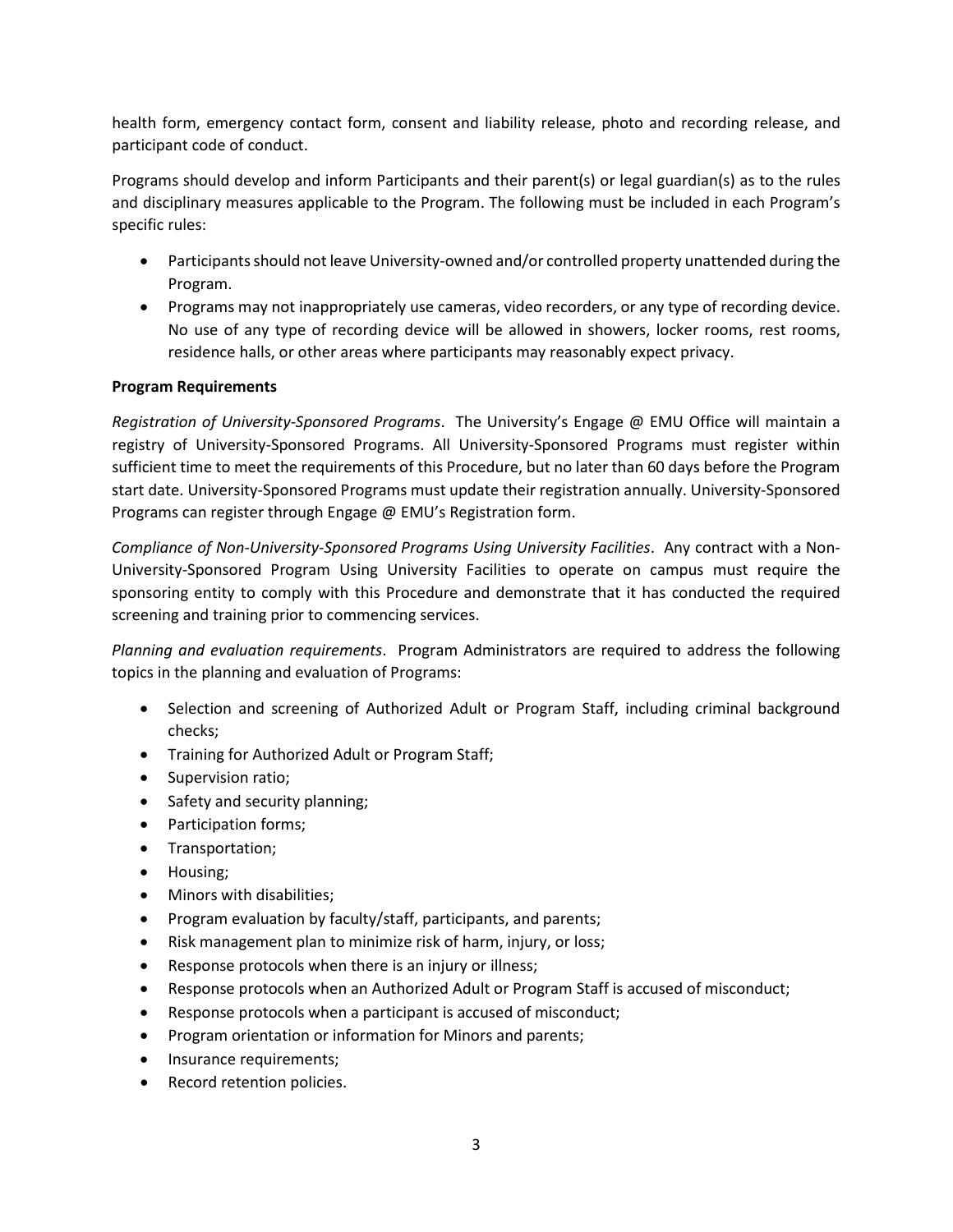*Ensure adequate supervision of Minors*. Program Staff must ensure adequate supervision of Minors in Programs at all times. Every effort will be made to ensure that no Minor is left alone with any adult (except for their parent or legal guardian) in a One-on-One Interaction unless it is required for the proper functioning of the Program. In such cases, the Minor's parent or legal guardian must remain in close proximity or consent to the interaction.

Below are guidelines for supervision ratios based on the type of program and are recommendations only. Programs should adjust the ratio of adult-to-students based on the age and behavior level of the participating Minors.

- Minors on campus with parent, legal guardian, or other adult supervision (e.g., classroom teacher): no special supervision is necessary beyond Program Staff;
- Minors on campus in day Programs (without parent or legal guardian): recommended to keep a ratio of at least one teacher/staff for every 15 students;
- Minors on campus in overnight Programs: in addition to day Program requirements, Programs must consult with Conference and Event Services to ensure conformance with security and chaperone policies for University Facilities.

*Emergency preparedness*. Each Program must develop and document a plan or process for the notification of the Minor's parent or legal guardian in case of an emergency, which may include medical or behavioral problems, natural disasters, or other significant program disruptions.

*Transportation of Minors*. Programs that transport Minors must comply with the following requirements:

- Minors may not operate a University-owned and/or controlled motor vehicle while they are attending and participating in the Program.
- An Authorized Adult or Program Staff who transport Minors must have undergone and passed a Michigan driver records check within the last twelve months.
- If Programs must use private vehicles for transporting Minors, Program must notify Engage @ EMU to determine any additional requirements.
- If Program Staff are transporting Minors, more than one adult or more than one Minor must be present in the vehicle for the duration of the transportation.

*Criminal background screening*. Prior to working with Minors, all Authorized Adults or Program Staff must submit to an initial criminal background screening which will be administered and evaluated by the Program Administrator or the Program Administrator's designee. All criminal back ground screening results shall be administered and evaluated consistent with this Procedure and applicable University Human Resources guidelines. All Authorized Adult or Program Staff must complete and pass a criminal background screening every three years. Before using or leasing University Facilities, Program Administrators of Non-University-Sponsored Programs Using University Facilities must certify that they have (a) conducted criminal background checks of their personnel, including any volunteers, in accordance with this Procedure and (b) determined that all Authorized Adults and Program Staff are eligible to work with Minors. Pursuant to this Procedure, the following types of convictions will normally render an individual ineligible to work or volunteer at a Program:

- Drug distribution activity or felony drug possession;
- Sexual offenses;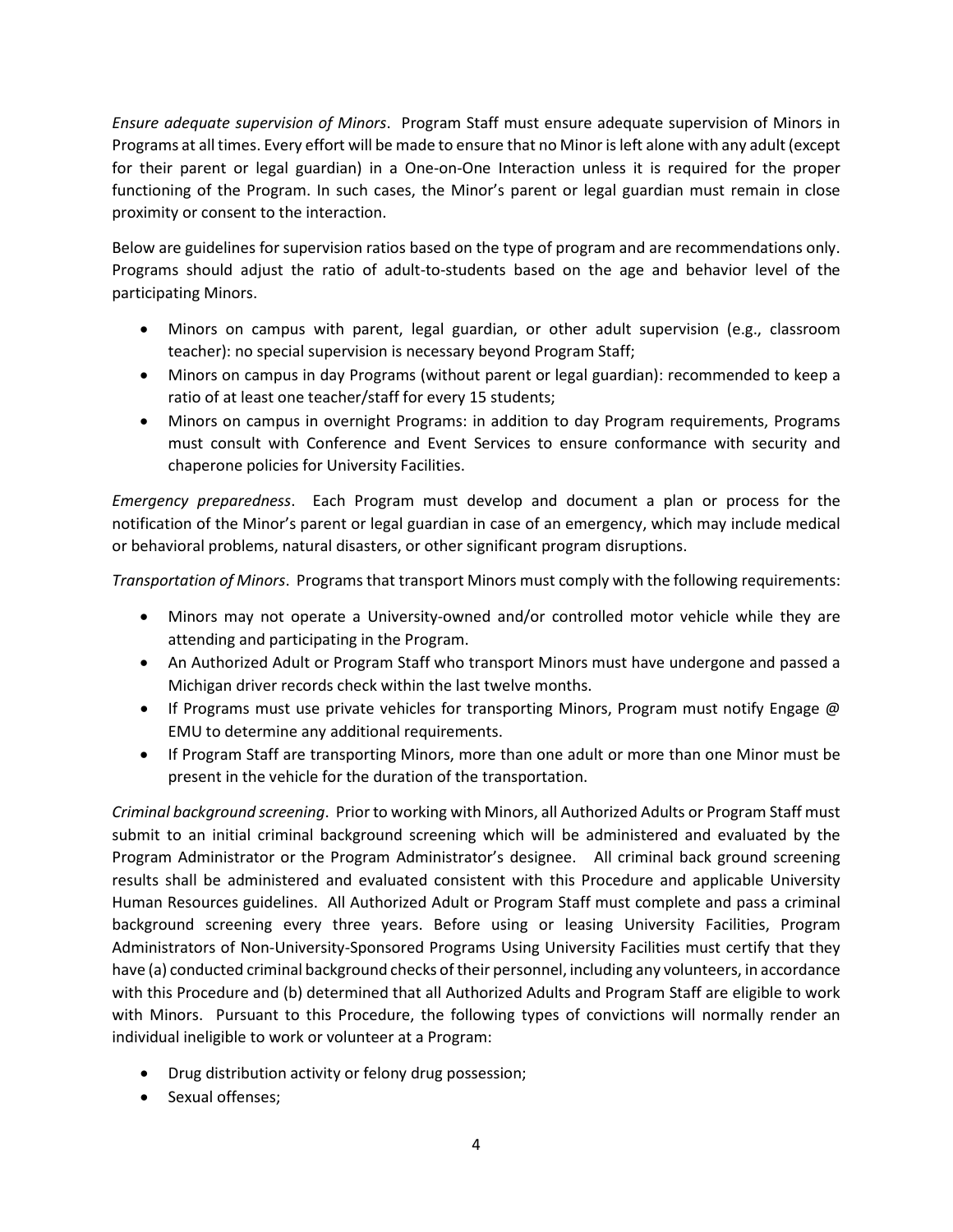- Crimes of violence involving physical injury to another person;
- Child abuse, molestation or other crimes involving child endangerment;
- Murder or kidnapping; or
- Any other felony or crime involving moral turpitude

*Training*. All Authorized Adults or Program Staff working with Minors must be trained on policies and issues related to Minor health, wellness, safety, and security. This training should be completed annually and may differ based on role. Program Administrators must maintain documentation of training completion. Training must address the following topics:

- Detecting and reporting abuse or neglect;
- Participant conduct management and disciplinary procedures;
- Authorized Adult or Program Staff code of conduct;
- Sexual and other unlawful harassment;
- Clery Act requirements;
- Safety and security protocols; and
- Mandated reporting

Additional training topics, such as CPR/First Aid and medication management, may be required depending on the particular interaction. Campus personnel who train Program Staff must attend a training session given by Engage @ EMU.

*Program staff code of conduct*. Each Program should create and document a formal Code of Conduct for Program Staff. The Program Administrator must notify all Program Staff of the expectations within the Code of Conduct. Authorized Adults or Program Staff should be positive role models for Minors and act in a caring, honest, respectful, and responsible manner that is consistent with the mission of the University. Authorized Adults or Program Staff are required to comply with all applicable laws and University policy. In addition, Authorized Adults or Program Staff working in Programs covered by this Procedure may not do any of the following:

- Engage in any sexual activity, make sexual comments, tell sexual jokes, or share sexually explicit material with Minors or assist in any way to provide access to such material to Minors;
- Engage or allow Minors to engage them in romantic or sexual conversations, or related matters, unless required in the role of resident advisors, counselors, or health care providers;
- Touch Minors in a manner that a reasonable person could interpret as inappropriate. If necessary, touching should only be in the open, in response to the Minor's immediate physical needs, for a purpose that is consistent with the Program's mission and culture, or for a clear educational, developmental, or health-related purpose (i.e., treatment of an injury). In this regard, Authorized Adults and Program Staff must respect and adhere to any resistance from the Minor unless it is a life-threatening emergency;
- Use profanity, vulgarity, harassing language, or language that would violate the University Sexual Misconduct Policy;
- Engage in One-on-One Interaction with a Minor without the consent of the Minor's parent/ legal guardian;
- Program Staff must follow requirements for One-on-One Interaction as set forth elsewhere in this Procedure;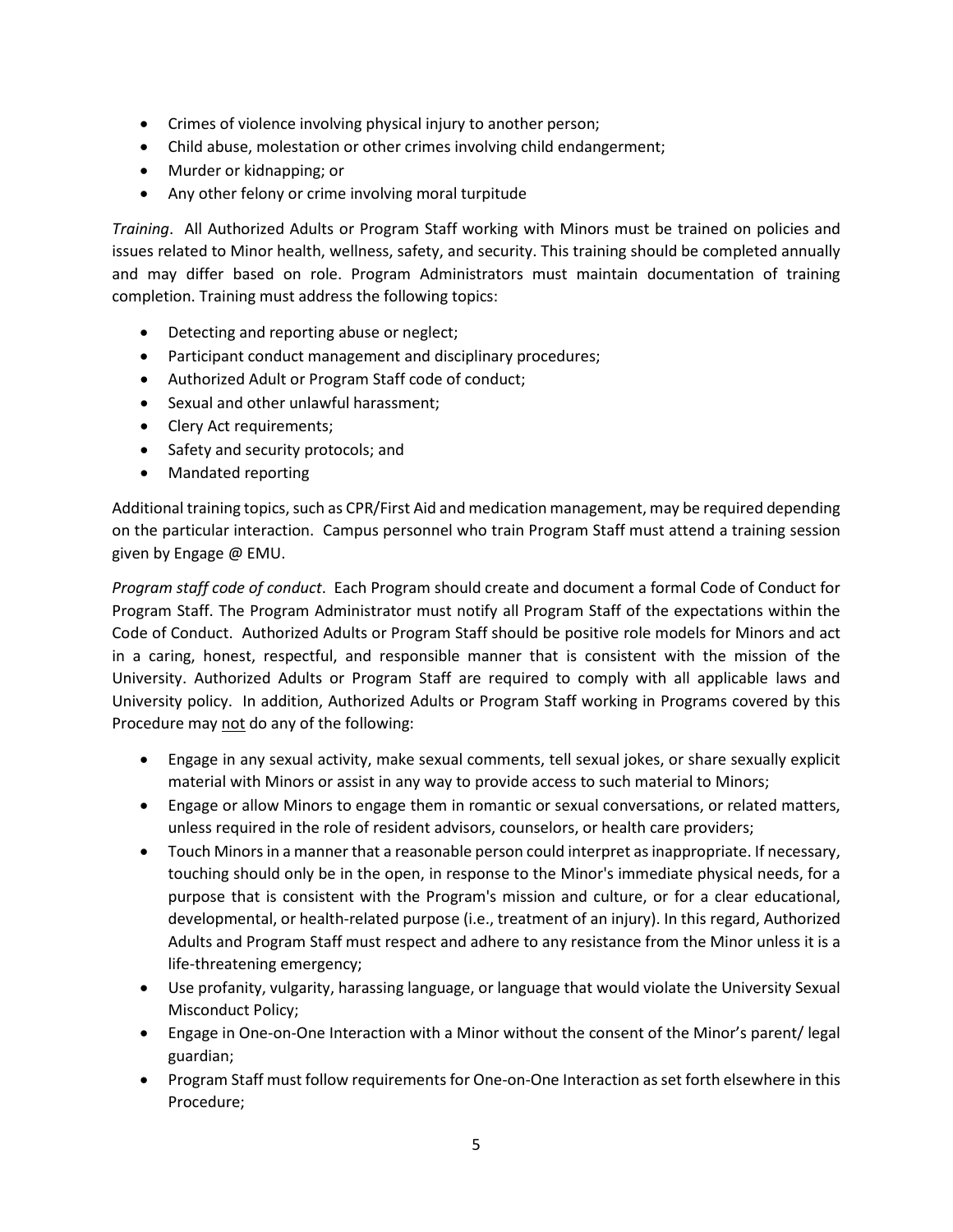- Meet with Minors outside of established times for Program activities. Any exceptions require written parental authorization and must include more than one Authorized Adult or Program Staff;
- Invite individual Minors to an Authorized Adult's or Programs Staff's home or other private locations. Any exceptions require authorization by the Program Administrator and the consent of the Minor's parent/legal guardian;
- Provide gifts to Minors or their families independent of items provided by the Program;
- Engage or communicate with Minors through email, text messages, social networking websites, phone, internet chat rooms, multiplayer online games, or other forms of social media at any time, except that a Program Administrator may authorize such communication if there is an educational or programmatic purpose for the communication and the content of the communication is consistent with the mission of the Program and the University;
- Engage in abusive conduct of any kind toward, or in the presence of, a Minor, including but not limited to verbal abuse, striking, hitting, punching, poking, or spanking. Unlawful restraint, and restraint prohibited under the Program Code of Conduct or that is not necessary to protect a Minor or other Minors from harm, is considered abusive conduct and also prohibited. All incidents of abusive conduct must be documented and disclosed to Engage @ EMU, the Program Administrator, and the Minor's parent/legal guardian;
- Use, possess, or be under the influence of alcohol or illegal drugs while on duty or while in the presence of Minors involved in a Program;
- Provide alcohol or illegal drugs to a Minor;
- Provide medication to a Minor unless authorized by the Program's medication management guidelines;
- Possess or use any type of weapon or explosive device unless authorized in advance by campus law enforcement.

*Reporting possible criminal or questionable activity*. All members of the University community should act immediately if they experience or witness possible criminal or questionable activity. In such instances, please take one of the following steps:

- Dial 9-1-1 to connect to the police if you require immediate emergency assistance or believe a crime is in progress. Dialing 9-1-1 from a cell phone will connect a caller to non-University police emergency dispatch. Dialing (734) 487-1222 will connect a caller to University Department of Public Safety emergency dispatch.
- Call the Department of Public Safety at (734) 487-1222 for non-emergency situations.

Reporters may also contact the University's Title IX Office at (734) 487-3617 if the reporter has witnessed or believes there has been sexual abuse or misconduct involving a Minor.

*Mandated reporters and their legal obligations*. All non-volunteer Authorized Adults or Program Staff may be Mandated Reporters. Authorized Adults and Program Staff who are working with Minors in their professional or official capacity and who have questions about whether they may be considered Mandated Reporters may contact their Program Administrator. Legal Affairs is also available to provide advice. Mandated reporters must immediately report known or suspected mental or physical abuse or neglect of a child made known to them in their professional or official capacity directly to Michigan's Department of Human Services by calling 855-444-3911 (24/7 toll free number). Crimes must also be